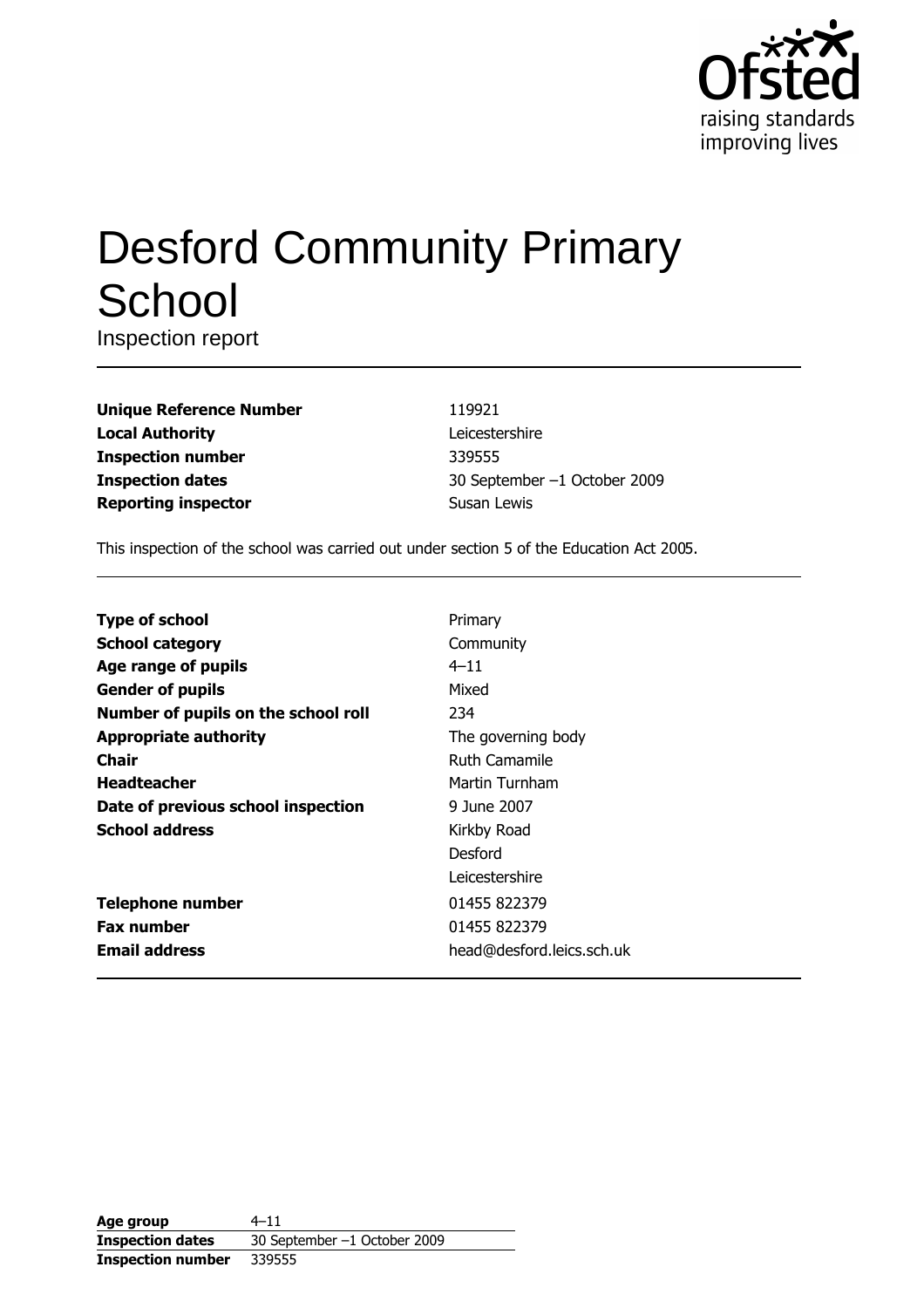The Office for Standards in Education, Children's Services and Skills (Ofsted) regulates and inspects to achieve excellence in the care of children and young people, and in education and skills for learners of all ages. It regulates and inspects childcare and children's social care, and inspects the Children and Family Court Advisory Support Service (Cafcass), schools, colleges, initial teacher training, work-based learning and skills training, adult and community learning, and education and training in prisons and other secure establishments. It rates council children's services, and inspects services for looked after children, safequarding and child protection.

Further copies of this report are obtainable from the school. Under the Education Act 2005, the school must provide a copy of this report free of charge to certain categories of people. A charge not exceeding the full cost of reproduction may be made for any other copies supplied.

If you would like a copy of this document in a different format, such as large print or Braille, please telephone 08456 404045, or email enquiries@ofsted.gov.uk.

You may copy all or parts of this document for non-commercial educational purposes, as long as you give details of the source and date of publication and do not alter the documentation in any way.

Royal Exchange Buildings St Ann's Square Manchester M2 7LA T: 08456 404045 Textphone: 0161 618 8524 E: enquiries@ofsted.gov.uk W: www.ofsted.gov.uk © Crown copyright 2009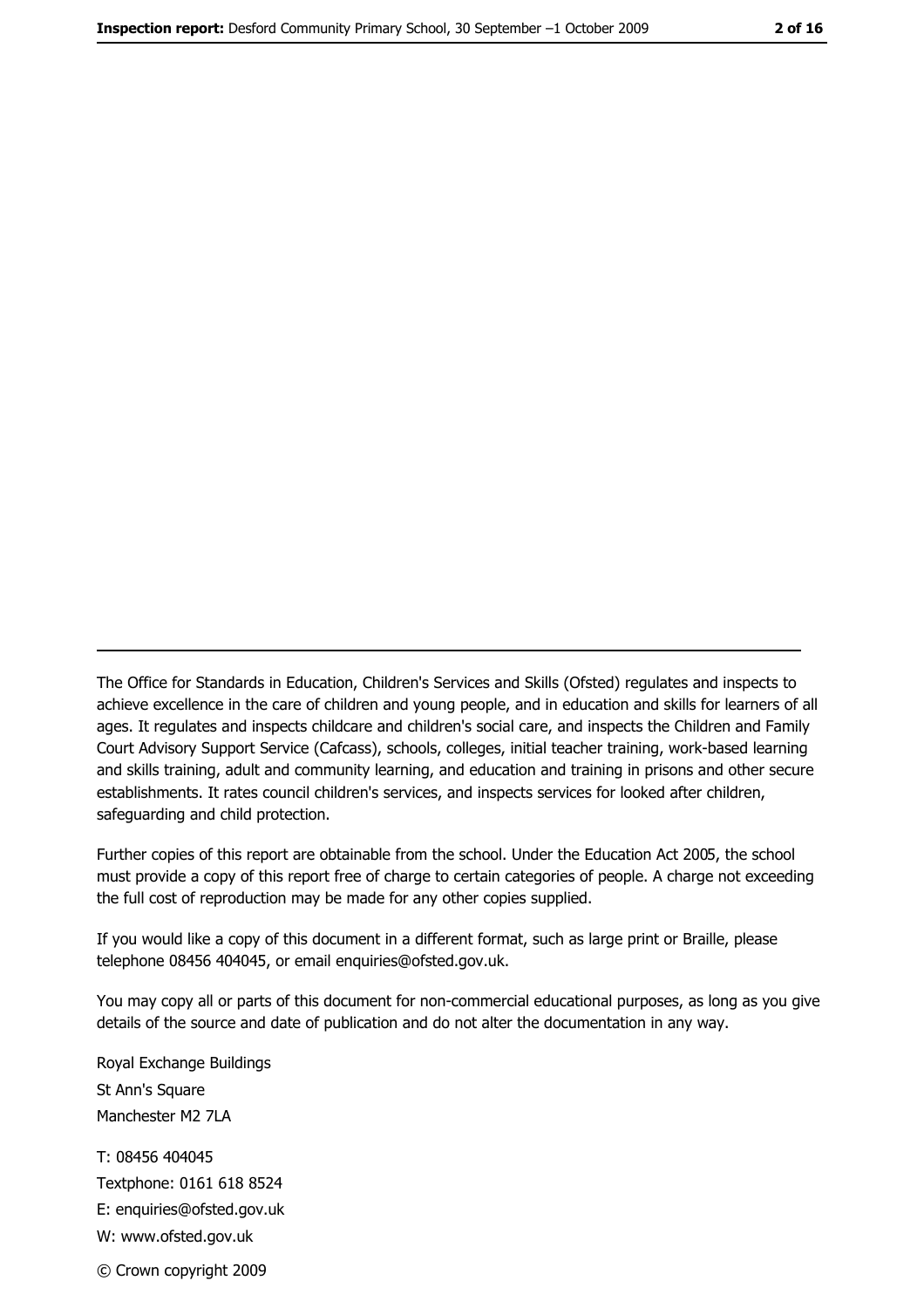# **Introduction**

This inspection was carried out by four additional inspectors. The inspectors visited 14 lessons, and held meetings and discussions with governors, staff, pupils and parents. They observed the school's work, the provision for childcare, looked at the documentation relating to safeguarding, school improvement plans, reports on the school's progress, governors' minutes, records of pupils' progress, analysed 104 parental questionnaires and took account of staff and pupil questionnaires.

The inspection team reviewed many aspects of the school's work. It looked in detail at the following:

- the achievement of different groups of pupils, including those with particular gifts  $\blacksquare$ and talents and those with special educational needs and/or disabilities, to determine the effectiveness and impact of teaching on their progress
- the school's use of assessment to track and monitor pupils' progress and to help it  $\blacksquare$ to determine its priorities
- the school's safeguarding procedures  $\blacksquare$
- the effectiveness of the school's leadership and management in delivering  $\blacksquare$ improvements.

# **Information about the school**

Desford Community Primary School admits pupils mainly from the village of Desford and the surrounding rural area. The proportion of pupils eligible for free school meals is lower than average. Almost all pupils are from a White British heritage. Few pupils do not speak English as their first language, and an average proportion of pupils who have a statement of special educational needs and/or disabilities. The school holds the Activemark award, and is working towards the Healthy School Award. The governing body has recently achieved a Financial Management in Schools award.

During the last two years the school has suffered considerable instability in senior staffing because of staff illness, which is now resolving. The headteacher had been in post for just over a year at the time of the inspection. Most pupils are taught in mixed year groups in which teams of teachers plan together.

Governors also manage the Extra Time Club, a breakfast and after-school childcare provision for pupils at the school.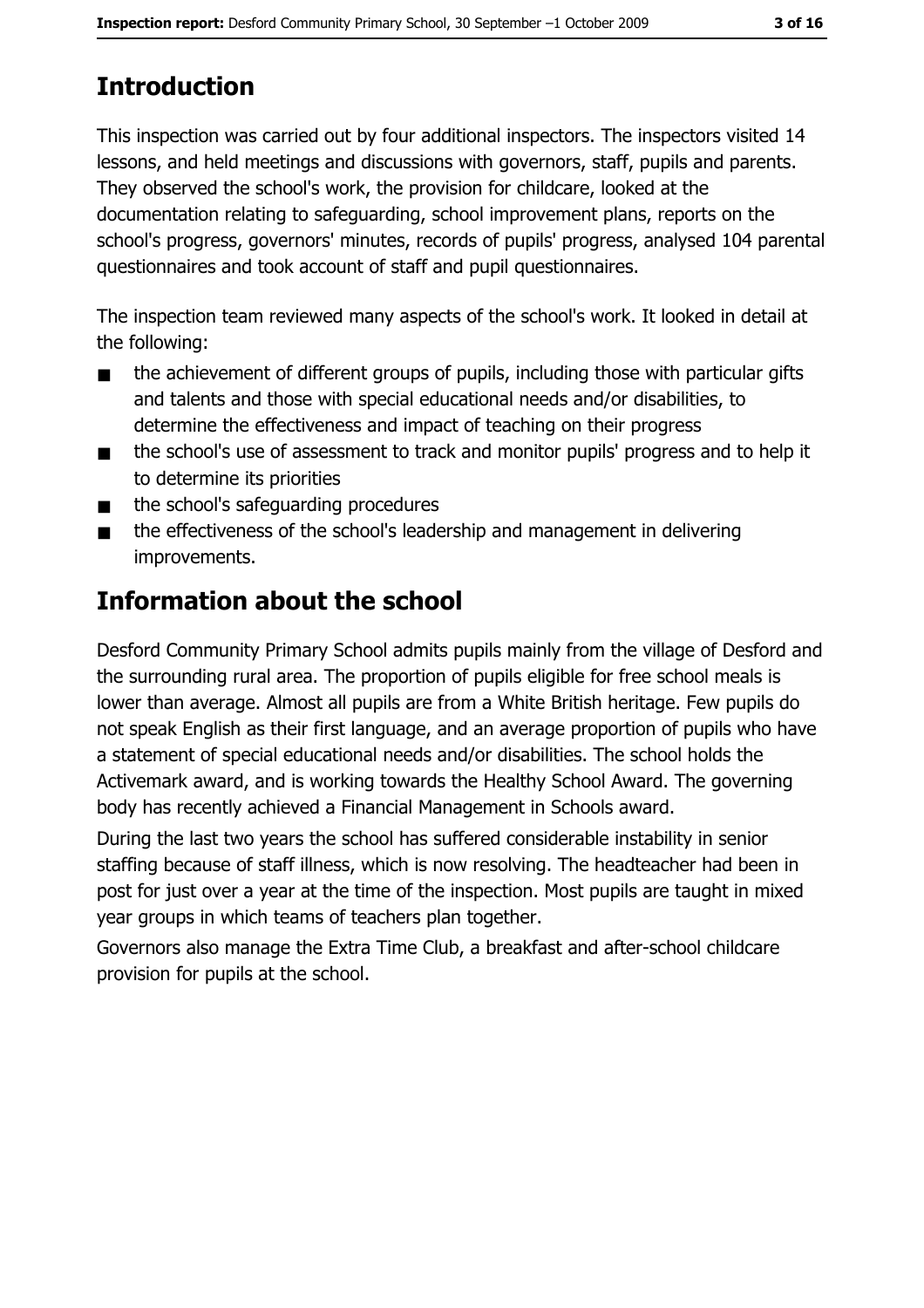# **Inspection judgements**

# Overall effectiveness: how good is the school?

## The school's capacity for sustained improvement

# **Main findings**

Desford Primary School is a welcoming, friendly school. It provides a satisfactory education, but is rapidly improving and has a number of strengths, of which it can be very proud. The headteacher's enthusiasm, drive and determination and the good teamwork has enabled the school to make up the lost ground since the last inspection. Despite the challenges of turbulence within the leadership team, the school has introduced a number of initiatives which are beginning to pay off. Although the pace of change has sometimes not been as fast as they wished and the results are not yet visible in all subjects, the school is demonstrating satisfactory capacity to improve further. Standards are broadly average and achievement is satisfactory, although the quality of teaching is now good throughout the school and learning in lessons during the inspection was occasionally outstanding. Reception children quickly settle and develop good attitudes to learning. Pupils across the school make good progress in reading and in science, and satisfactory but improving progress in writing. Progress in mathematics is satisfactory. The school is rightly focused on improving this further. This is a highly inclusive school which works hard to find ways in which everyone can join in. Although achievement is similar for all groups of pupils, regardless of background or ability, there are individual instances of pupils making exceptional progress, particularly in their behaviour, literacy or communication.

The revamping of the curriculum with a more creative focus is already exciting pupils. Pupils are enthusiastic, saying that they learn 'lots', because their teachers 'explain everything so well' and that 'everything is fun'. Pupils say they do not like missing school because of all the interesting things they do, but they would like to be involved even more in school life and be clearer about how well they are doing. They and their parents also say that the school has improved considerably over the last year and inspectors agree. A strong focus on assessment and using the information gained has supported the school's careful targeting of additional support to individual pupils and groups, and shown what it must now prioritise in order to improve further.

The work of the governing body in driving change and challenging the school to do better has also improved considerably, although elements of its role such as the review of the effectiveness of school's policies are less well developed. The school is at an early stage of developing plans to meet better the needs of its pupils in understanding the diversity of cultures in multicultural Britain.

# What does the school need to do to improve further?

Raise pupils' attainment further in English and mathematics and ensure that all  $\blacksquare$ 

| 3 |  |
|---|--|
| 2 |  |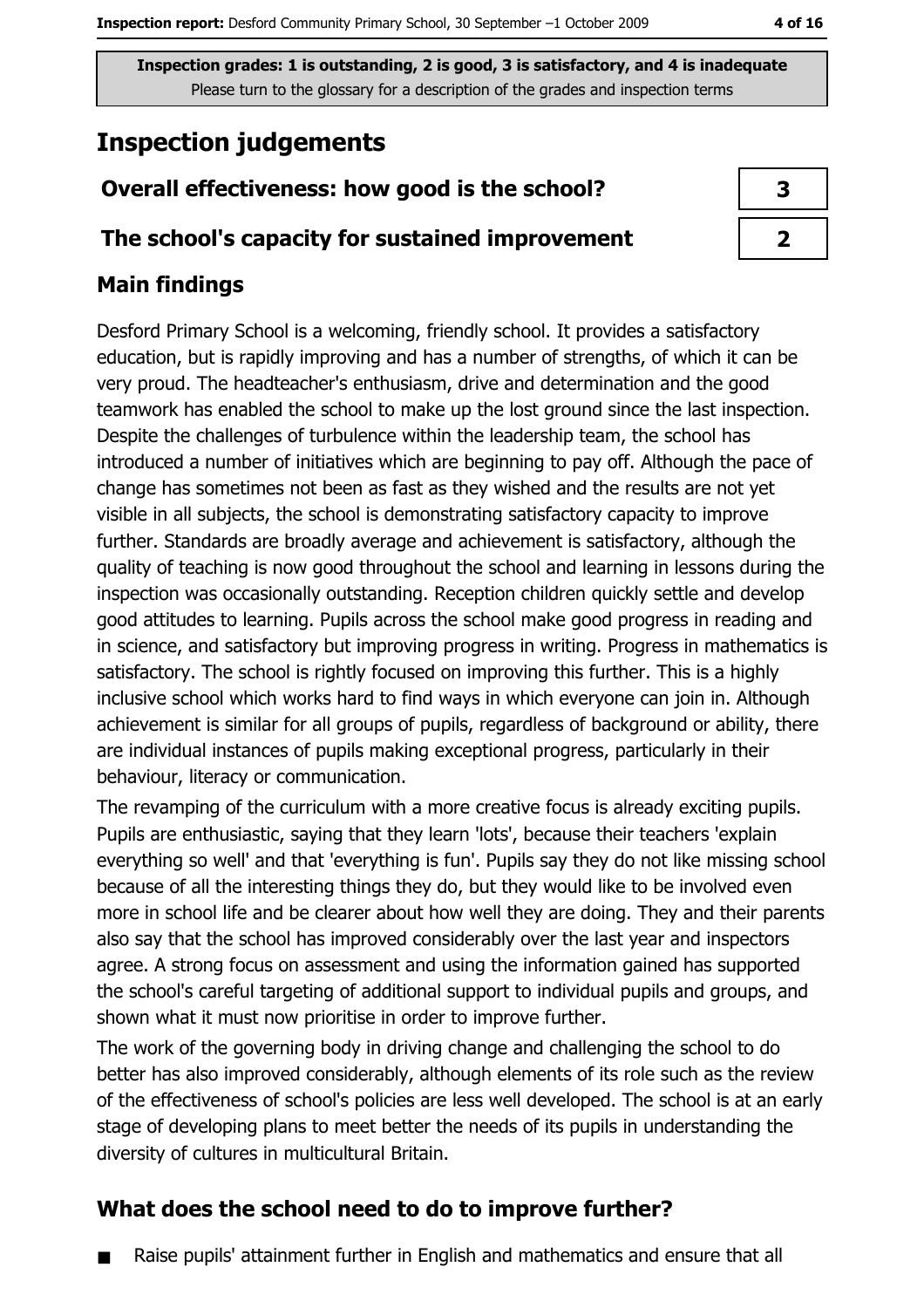pupils make at least good progress at each key stage by:

- extending the use of the data the school now has about pupils' progress, achievement and attainment so that staff make consistent use of it when planning and delivering lessons
- using a wider range of teaching approaches and tasks
- ensuring all pupils understand their targets and how well they are doing.
- Ensure that there are more opportunities for pupils to contribute to the life and  $\blacksquare$ development of the school and that the school's community cohesion plan provides opportunities for their understanding of and involvement with other communities locally, nationally and internationally.
- Ensure all policies and procedures that the school should have are up to date,  $\blacksquare$ reviewed, monitored in implementation and evaluated for their effectiveness.
- About 40% of the schools whose overall effectiveness is judged satisfactory may  $\blacksquare$ receive a monitoring visit by an Ofsted inspector before their next inspection.

#### **Outcomes for individuals and groups of pupils**

Pupils' books, records and lessons observed during the inspections confirm that achievement, though still satisfactory, is improving in all subjects. Those pupils who have special educational needs and/or disabilities are supported well and make at least satisfactory progress in their academic work, as well as developing their confidence and their willingness to join in. Lessons are lively and interesting. Progress seen in lessons was strongest where teachers had thought very carefully about what the different groups of pupils needed to do next. In a few lessons, some pupils, and particularly those with the highest ability, were not challenged enough because the work did not take sufficient account of everyone's levels of ability.

Pupils behave well, particularly in lessons, and their relationships with each other and with staff are strong. They say they feel safe and cared for at school and that the occasional instances of bullying are dealt with appropriately by staff and resolved quickly. They have a good understanding about the importance of leading a healthy life and take part in a range of clubs, residential visits and sports activities which promote this well. The Extra Time club also supports children's understanding of these aspects well. Opportunities to take on responsibilities around the school are welcomed by the pupils and they fulfil these well, but wish they had more. The school council, for example, plays a limited role at present. Although they do fundraise and take part in community events, not enough active use is made of partnerships to both promote pupils' learning and citizenship further. Pupils' good behaviour and attendance, the strong work ethos they show in lessons, their good teamwork and their improving progress in areas such as literacy, set them up well for the next steps in their education. Pupils' spiritual, moral, social and cultural development is also good. They have a clear understanding about right and wrong and a good range of cultural experiences help to promote understanding of others' beliefs.

 $\overline{\mathbf{3}}$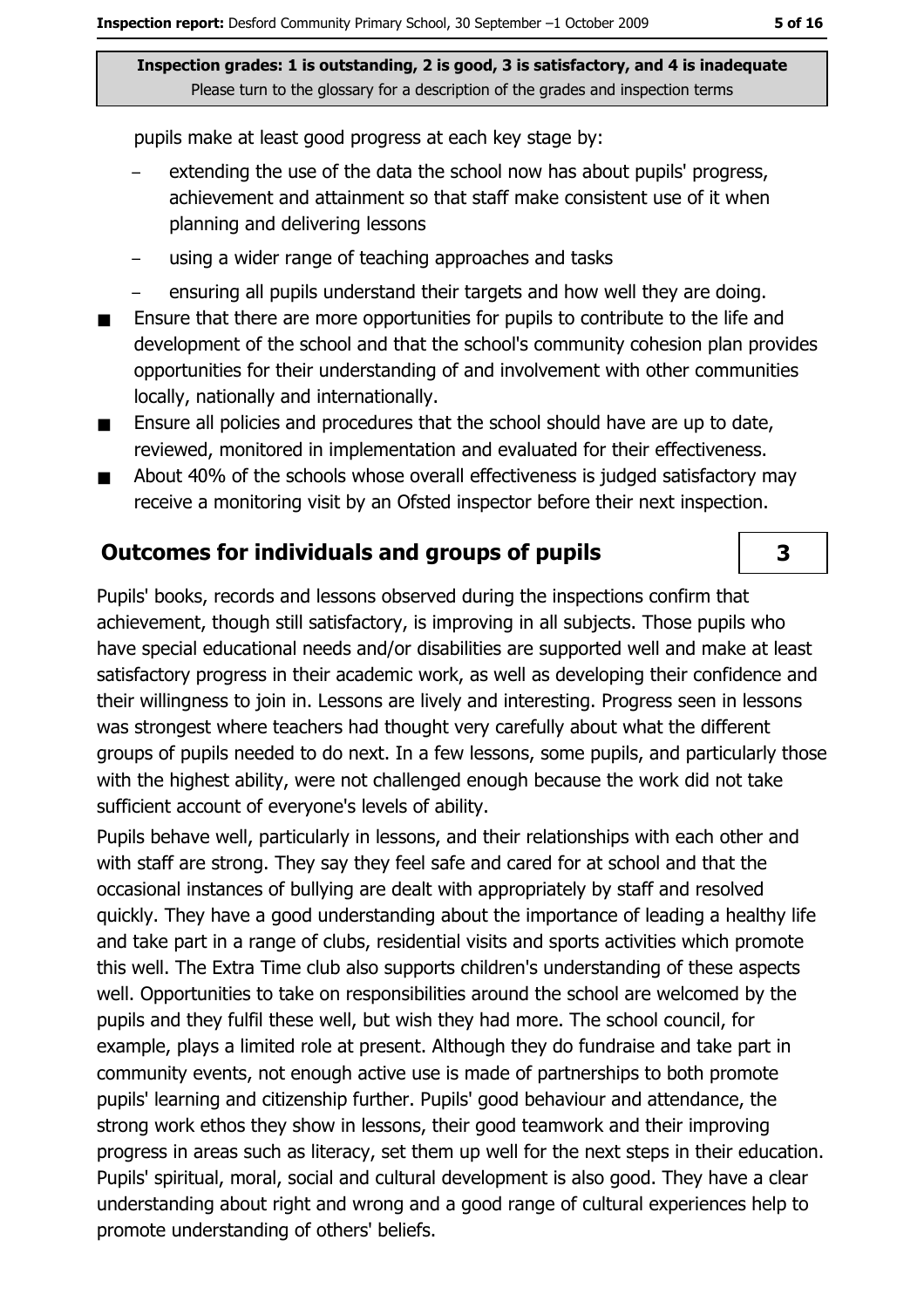These are the grades for pupils' outcomes

| Pupils' achievement and the extent to which they enjoy their learning                                                     |                         |
|---------------------------------------------------------------------------------------------------------------------------|-------------------------|
| Taking into account:<br>Pupils' attainment <sup>1</sup>                                                                   | 3                       |
| The quality of pupils' learning and their progress                                                                        | 3                       |
| The quality of learning for pupils with special educational needs and/or<br>disabilities and their progress               | 3                       |
| The extent to which pupils feel safe                                                                                      | $\mathbf{2}$            |
| <b>Pupils' behaviour</b>                                                                                                  | $\mathbf{2}$            |
| The extent to which pupils adopt healthy lifestyles                                                                       | $\overline{\mathbf{2}}$ |
| The extent to which pupils contribute to the school and wider community                                                   |                         |
| The extent to which pupils develop workplace and other skills that will<br>contribute to their future economic well-being | $\mathbf{2}$            |
| Taking into account:<br>Pupils' attendance <sup>1</sup>                                                                   | 2                       |
| The extent of pupils' spiritual, moral, social and cultural development                                                   | 2                       |

## How effective is the provision?

The school has put considerable effort into improving the quality of teaching and the learning opportunities offered to its pupils. The careful arrangement of classes and sets means that pupils are taught in groups designed to maximise their progress and achievement. This is evident in the accelerated progress Year 5 and Year 6 pupils are already making this year. Although there is some variation in the quality of teaching, almost all is good or better. Lessons are organised well and teaching assistants are briefed and deployed effectively, usually supporting those pupils needing additional help. Good use is made of information and communication technology to interest and excite pupils. In the best lessons pupils, whatever their starting points, made good progress and sometimes better, each group or individual being challenged with slightly different tasks so that they learned new skills and knowledge. These lessons provided pupils with many different ways of learning, including teacher-led and working in pairs and groups, so that pupils learned well from and with each other as well as from adults.

The curriculum is enhanced well by out-of-school visits and extra-curricular activities, including residential visits. Indeed most Year 2 pupils were on a residential visit during

The grades for attainment and attendance are: 1 is high; 2 is above average; 3 is broadly average; and 4 is low.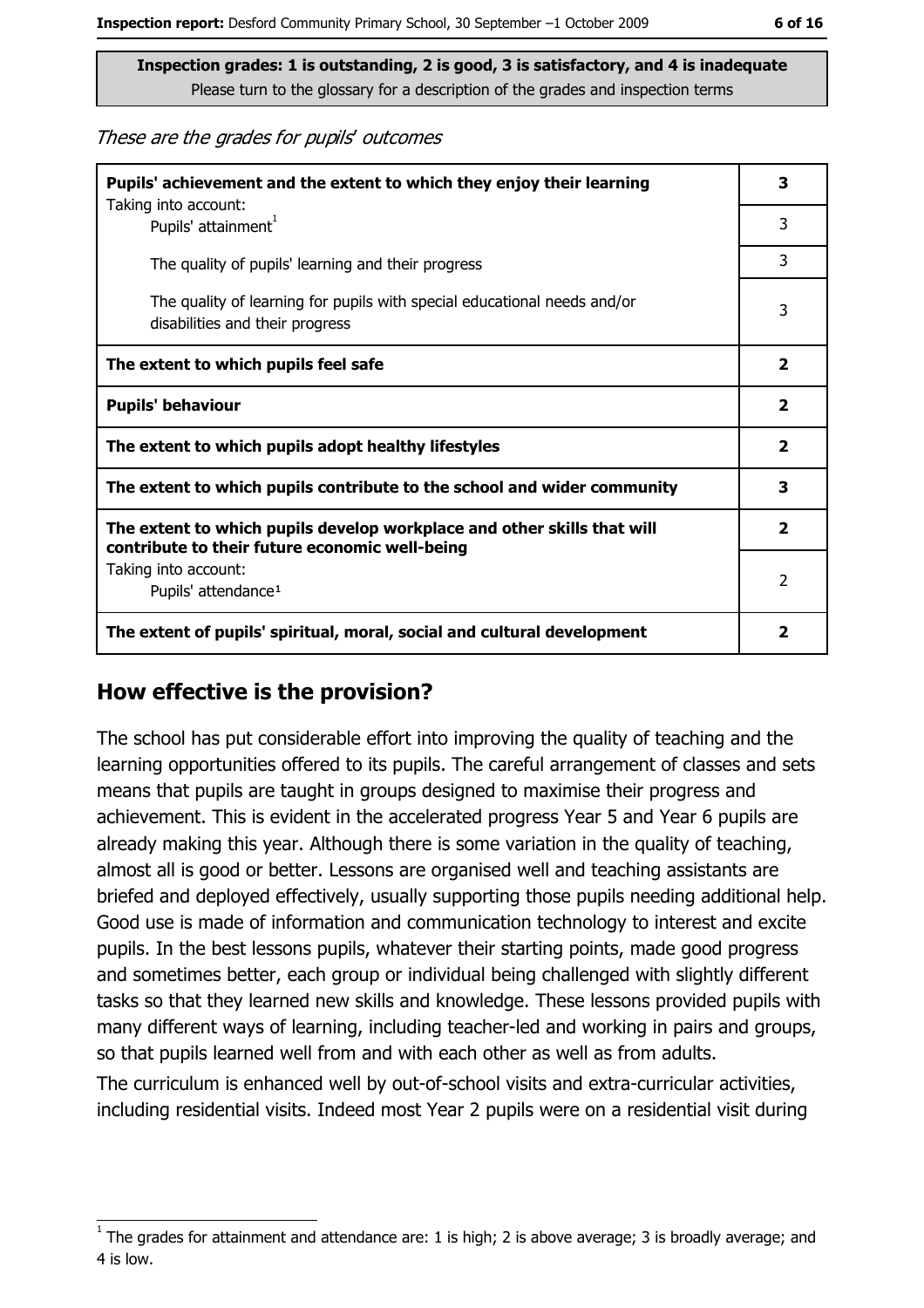the inspection. For the others a vibrant 'off timetable' creative curriculum was in place with Year 1 pupils. Year 6 pupils enjoyed an eco theatre workshop, performing with talent and enthusiasm to Year 5s. Dance workshops, a musician in residence and the teaching of modern foreign languages add further variety and interest to a curriculum the pupils themselves describe as 'really good and interesting, it makes you want to listen and find out.' They enjoy the activities at the Extra Time Club which also support their behaviour, learning and development.

Pupils, including vulnerable children, are well supported by all staff, who work well with outside agencies where they are also involved. This is a caring school in which each individual is valued. It works extremely well with other schools and with feeder early years providers to ensure that children 'hit the ground running' when they first attend. The transition arrangements for pupils transferring to secondary school also work well. Most pupils have a reasonable idea of their own areas for development, although some say they would like a clearer idea of how well they are doing.

These are the grades for the quality of provision

| The quality of teaching                                                                                    |  |
|------------------------------------------------------------------------------------------------------------|--|
| Taking into account:<br>The use of assessment to support learning                                          |  |
| The extent to which the curriculum meets pupils' needs, including, where<br>relevant, through partnerships |  |
| The effectiveness of care, guidance and support                                                            |  |

## How effective are leadership and management?

The school has begun to improve standards, primarily because of a clear focus on the quality of teaching and learning and better use of assessment. Staff morale is high. Everyone in this school works really well together and is absolutely determined to raise pupils' attainment and achievement. The school's leaders, including the governing body, have a very clear understanding of the strengths and weaknesses of the school. They have identified the correct priorities for improving pupils' performance and have already brought about improvements in teaching and the curriculum. Development planning is focused sharply on what the school needs to do. They have also ensured that well targeted professional development opportunities support teaching and learning and increase the effectiveness with which each individual fulfils their role in the school. Safeguarding arrangements are secure and meet all statutory requirements. Governors are playing an increasing role in the school's development and ensuring that the school promotes equality of opportunity well. They work well together, setting up a development group that both holds the school to account for its performance and plays a greater role in strategic planning. However, for both the Extra Time Club and school, not all policies are reviewed and monitored regularly for their effectiveness and to check that practices are followed consistently by staff.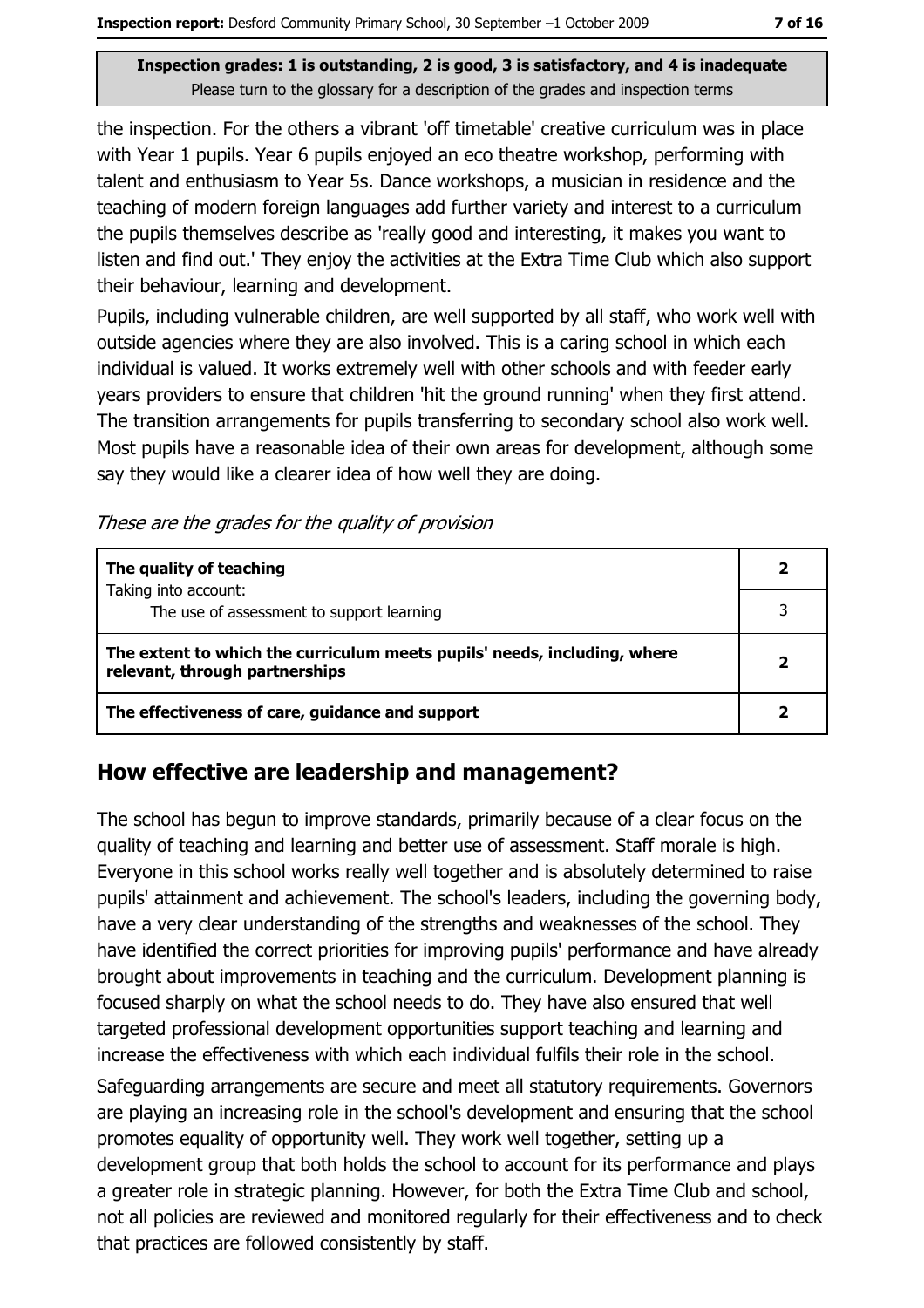The school has good links with parents and gathers their views regularly both formally and informally. It works closely with partner schools and with support services to enhance the experiences of pupils, particularly around transition to other classes and schools. However, links with community groups, local businesses and schools are not fully developed to support learning further. The school is making satisfactory progress in promoting community cohesion. It works hard to promote pupils' awareness of others' beliefs and customs through the taught curriculum and to make them visible within their local community. It is rightly trying to broaden the opportunities pupils have to learn more about the diversity of cultures within Britain and the wider world.

#### These are the grades for leadership and management

| The effectiveness of leadership and management in embedding ambition and<br>driving improvement                                                                     | $\overline{\mathbf{2}}$ |
|---------------------------------------------------------------------------------------------------------------------------------------------------------------------|-------------------------|
| Taking into account:<br>The leadership and management of teaching and learning                                                                                      | 2                       |
| The effectiveness of the governing body in challenging and supporting the<br>school so that weaknesses are tackled decisively and statutory responsibilities<br>met | 3                       |
| The effectiveness of the school's engagement with parents and carers                                                                                                | $\overline{\mathbf{2}}$ |
| The effectiveness of partnerships in promoting learning and well-being                                                                                              | 3                       |
| The effectiveness with which the school promotes equality of opportunity and<br>tackles discrimination                                                              | 2                       |
| The effectiveness of safeguarding procedures                                                                                                                        | 3                       |
| The effectiveness with which the school promotes community cohesion                                                                                                 | 3                       |
| The effectiveness with which the school deploys resources to achieve<br>value for money                                                                             | 3                       |

## **Early Years Foundation Stage**

Good relations with other early years providers and good links with families before children start school mean that they quickly settle when they enter Reception and the work can be well tailored to their interests and needs. Children have wide-ranging attainment on entry. Overall it is broadly as expected for their age, although some children have limited skills in communication, language and literacy and/or personal social and emotional development. Children, whatever their starting points, make good progress in these and in other areas of their learning. The child care provision complements this learning and provides appropriate activities to support children's development. However, it is not yet planning using the different areas of learning or recording children's achievements in ways that link to this. Staff know the children well however and their safety and well-being are paramount in school and the club.

The Reception class has been reorganised to allow for a better balance of child-initiated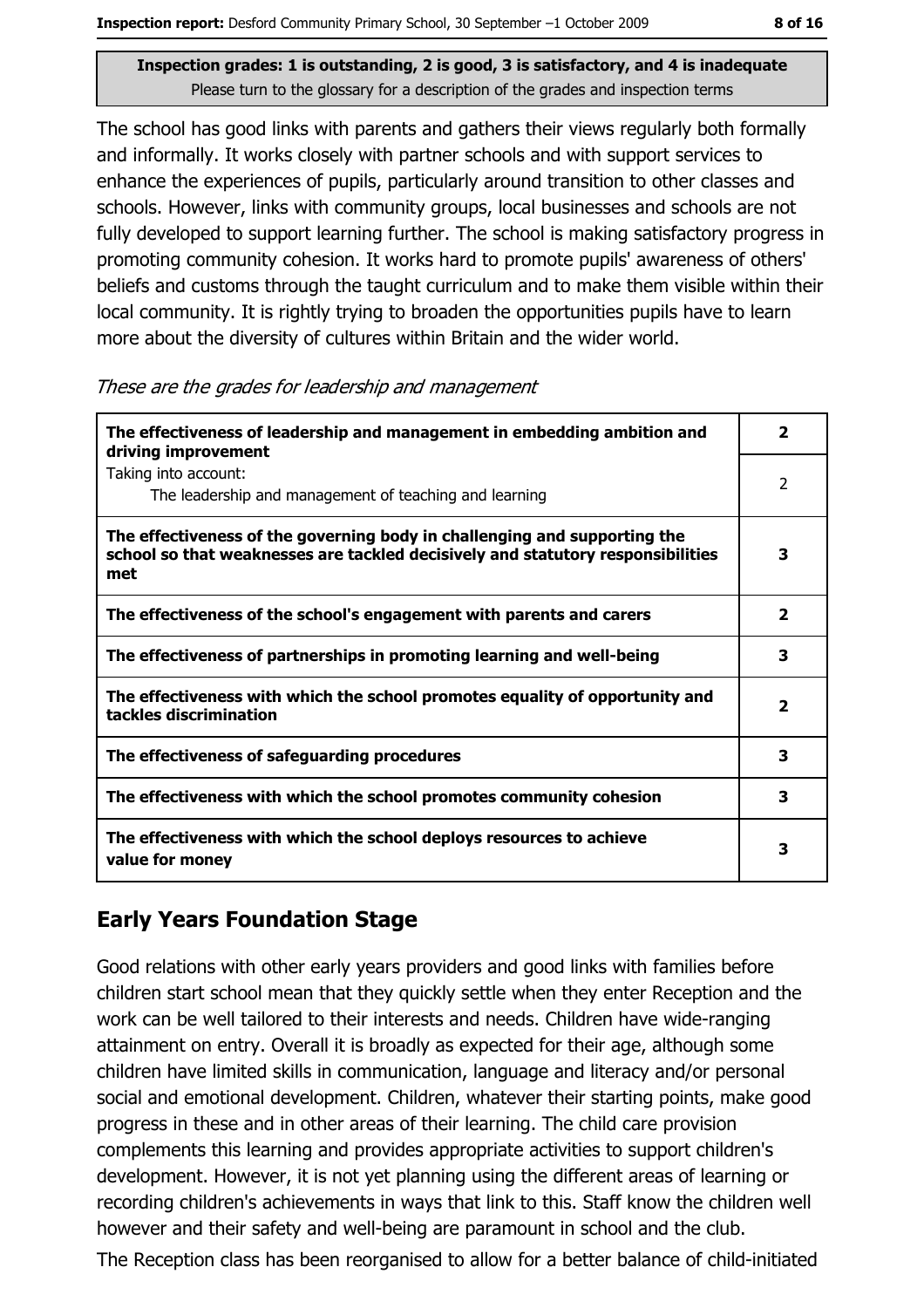and adult-led learning. Currently, some pupils are in a mixed Reception and Year 1 class. However, activities are carefully planned so that each year group has appropriate challenge and opportunity to be with others of their age. The Reception and Year 1 staff work very well together as a team and this supports continuity as children progress in school. The quality of teaching in the Early Years Foundation Stage is good, because adults are skilled at joining in children's play and helping them to learn more from it. The activities that the adults themselves lead extend the children's thinking well and always stretch and challenge the different groups. Good relationships with parents, and regular newsletters, help to keep them well informed of both what their children are doing and how well they are doing. The learning environment is designed well to excite children's curiosity and interest in their surroundings and has a good balance of quieter and more creative areas. The outdoor play area is adequate and is about to be further developed by the school, so that it can be used even more as an extension of the classroom.

The Early Years Foundation Stage is led well by a coordinator and her team who are excited about recent improvements, know the provision's strengths and weaknesses and have clear ideas about have the right priorities as to how to improve the provision further.

| <b>Overall effectiveness of the Early Years Foundation Stage</b>                      |  |
|---------------------------------------------------------------------------------------|--|
| Taking into account:<br>Outcomes for children in the Early Years Foundation Stage     |  |
| The quality of provision in the Early Years Foundation Stage                          |  |
| The effectiveness of leadership and management of the Early Years<br>Foundation Stage |  |

These are the grades for the Early Years Foundation Stage

## **Views of parents and carers**

A very large majority of the parents who responded to the questionnaire are very positive about their child's experience at the school. Almost all judge that the school keeps pupils safe and teaches them well and many make individual comments about how friendly, helpful and supportive staff are. These views were confirmed by the inspection team.

A very few parents had questions about individual incidents or about behaviour or bullying, and inspectors had discussions with pupils to review the situation, examined paperwork and discussed these with school leaders. The school's procedures were judged to be appropriate. Inspectors found no evidence to substantiate that bullying was a problem. The pupils that the inspectors interviewed said that on the rare occasions when problems do arise, they know the procedures to follow and that the matter is then resolved successfully.

Almost all parents who did reply are happy with their child's experience at school. A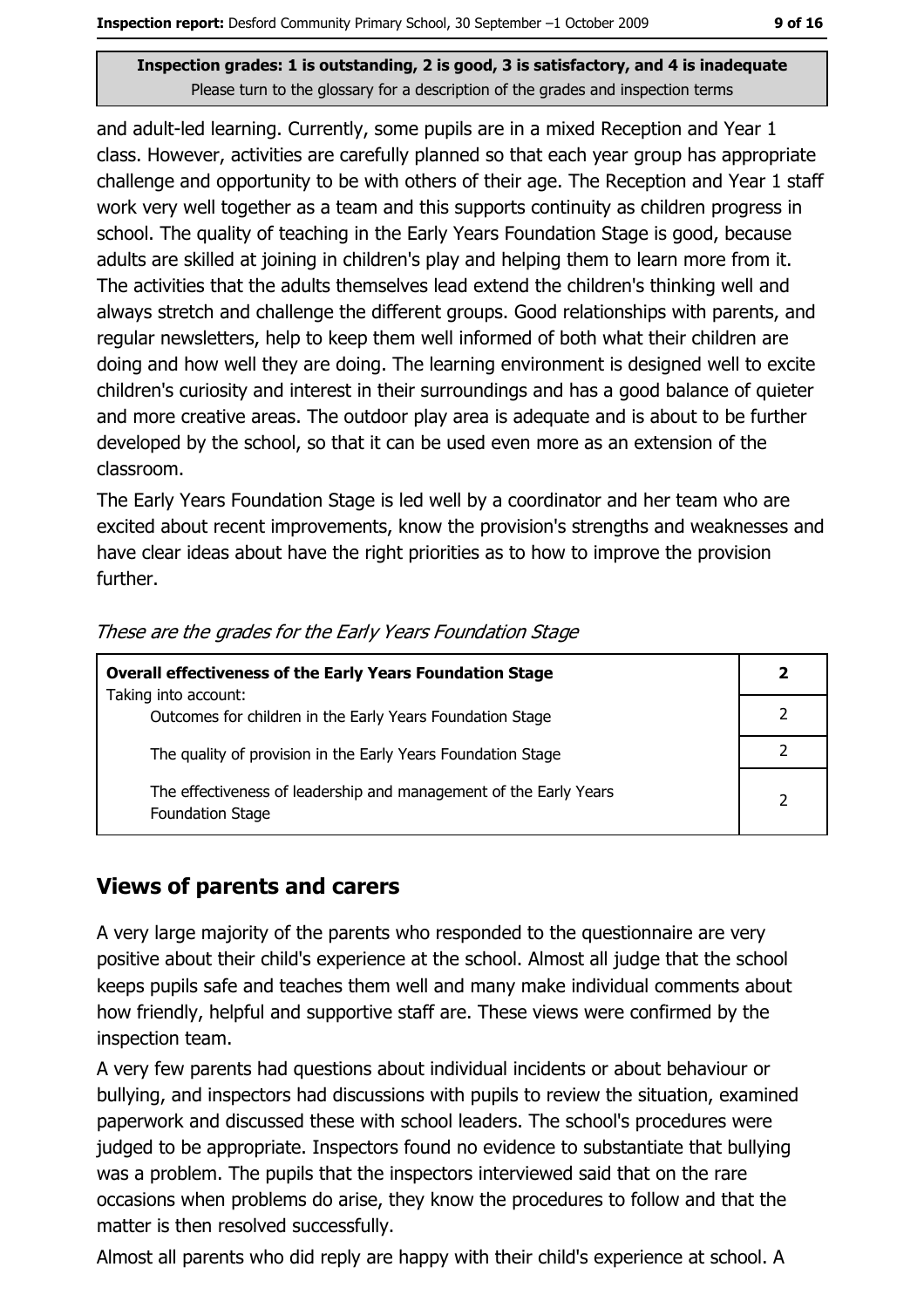small minority of parents commented that the school did not give enough information about the progress of their child. The school acknowledges that it did not necessarily give sufficient information at the beginning of term, particularly for some younger children. It is already extending the range of information it provides to all parents.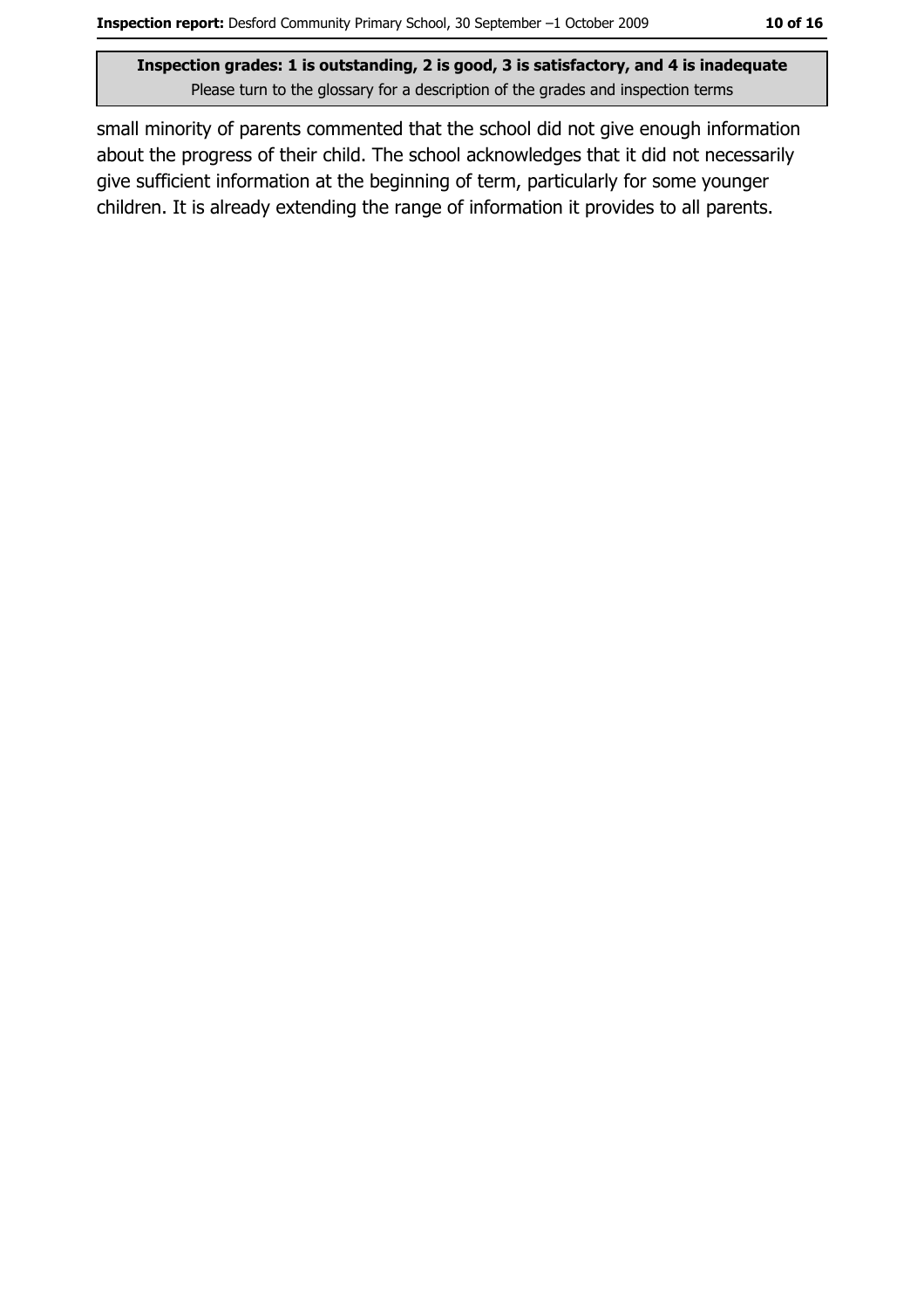#### Responses from parents and carers to Ofsted's questionnaire

Ofsted invited all the registered parents and carers of pupils registered at Desford Community Primary school to complete a questionnaire about their views of the school.

In the questionnaire, parents and carers were asked to record how strongly they agreed with 13 statements about the school. The inspection team received 104 completed questionnaires by the end of the on-site inspection. In total, there are 234 pupils registered at the school.

| <b>Statements</b>                                                                                                                                                                                                                                       | <b>Strongly</b><br><b>Agree</b> |               | <b>Agree</b> |               | <b>Disagree</b> |                | <b>Strongly</b><br>disagree |                |
|---------------------------------------------------------------------------------------------------------------------------------------------------------------------------------------------------------------------------------------------------------|---------------------------------|---------------|--------------|---------------|-----------------|----------------|-----------------------------|----------------|
|                                                                                                                                                                                                                                                         | <b>Total</b>                    | $\frac{0}{0}$ | <b>Total</b> | $\frac{0}{0}$ | <b>Total</b>    | $\frac{0}{0}$  | <b>Total</b>                | $\frac{0}{0}$  |
| My child enjoys school                                                                                                                                                                                                                                  | 60                              | 58            | 30           | 34            | 5               | 5              | $\mathbf{1}$                | $\mathbf{1}$   |
| The school keeps my child<br>safe                                                                                                                                                                                                                       | 37                              | 36            | 56           | 54            | 5               | 5              | 2                           | $\overline{2}$ |
| The school informs me<br>about my child's progress                                                                                                                                                                                                      | 31                              | 30            | 55           | 53            | 9               | 9              | 3                           | 3              |
| My child is making enough<br>progress at this school                                                                                                                                                                                                    | 40                              | 38            | 52           | 50            | $\mathbf{1}$    | $\mathbf{1}$   | $\overline{2}$              | $\overline{2}$ |
| The teaching is good at this<br>school                                                                                                                                                                                                                  | 42                              | 40            | 52           | 50            | 5               | 5              | 1                           | $\mathbf{1}$   |
| The school helps me to<br>support my child's learning                                                                                                                                                                                                   | 41                              | 39            | 57           | 55            | 3               | 3              | 0                           | 0              |
| The school helps my child to<br>have a healthy lifestyle                                                                                                                                                                                                | 33                              | 32            | 49           | 47            | 5               | 5              | 1                           | $\mathbf{1}$   |
| The school makes sure that<br>my child is well prepared for<br>the future (for example<br>changing year group,<br>changing school, and for<br>children who are finishing<br>school, entering further or<br>higher education, or<br>entering employment) | 36                              | 35            | 53           | 51            | 8               | 8              | 3                           | 3              |
| The school meets my child's<br>particular needs                                                                                                                                                                                                         | 43                              | 41            | 47           | 45            | 6               | 6              | 1                           | $\mathbf{1}$   |
| The school deals effectively<br>with unacceptable behaviour                                                                                                                                                                                             | 28                              | 27            | 63           | 61            | 8               | 8              | 1                           | $\mathbf{1}$   |
| The school takes account of<br>my suggestions and<br>concerns                                                                                                                                                                                           | 53                              | 51            | 41           | 39            | 4               | $\overline{4}$ | $\mathbf{1}$                | $\mathbf{1}$   |
| The school is led and<br>managed effectively                                                                                                                                                                                                            | 51                              | 49            | 41           | 39            | $\overline{4}$  | $\overline{4}$ | $\mathbf{1}$                | $\mathbf{1}$   |
| Overall, I am happy with my<br>child's experience at this<br>school                                                                                                                                                                                     | 51                              | 49            | 41           | 39            | 7               | 7              | 1                           | $\mathbf{1}$   |

The table above summarises the responses that parents and carers made to each statement. The percentages indicate the proportion of parents and carers giving that response out of the total number of completed questionnaires. Where one or more parents and carers chose not to answer a particular question, the percentages will not add up to 100%.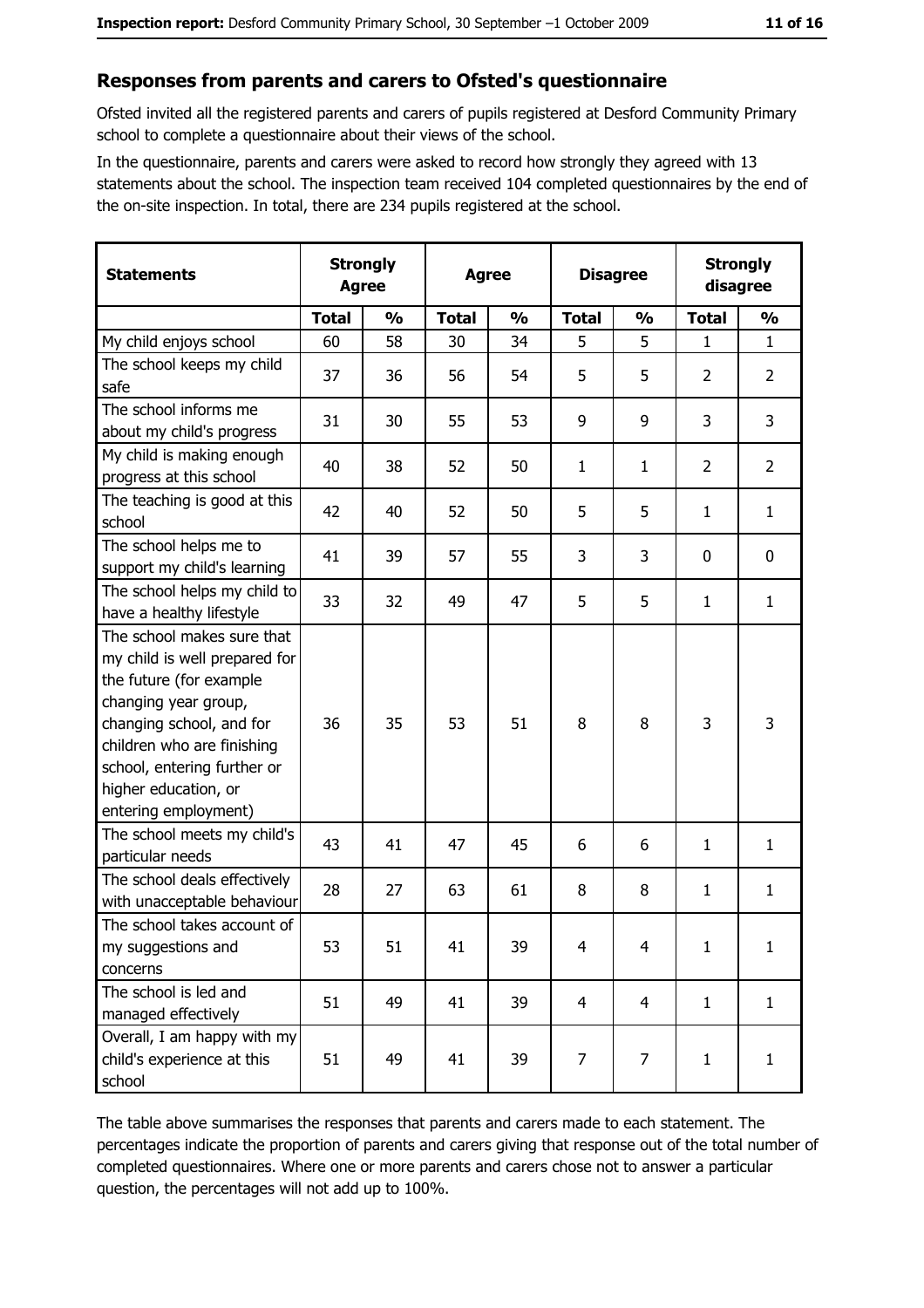# Glossary

| Grade   | <b>Judgement</b> | <b>Description</b>                                                                                                                                                                                                               |
|---------|------------------|----------------------------------------------------------------------------------------------------------------------------------------------------------------------------------------------------------------------------------|
| Grade 1 | Outstanding      | These features are highly effective. An oustanding<br>school provides exceptionally well for its pupils' needs.                                                                                                                  |
| Grade 2 | Good             | These are very positive features of a school. A school<br>that is good is serving its pupils well.                                                                                                                               |
| Grade 3 | Satisfactory     | These features are of reasonable quality. A satisfactory<br>school is providing adequately for its pupils.                                                                                                                       |
| Grade 4 | Inadequate       | These features are not of an acceptable standard. An<br>inadequate school needs to make significant<br>improvement in order to meet the needs of its pupils.<br>Ofsted inspectors will make further visits until it<br>improves. |

# What inspection judgements mean

## Overall effectiveness of schools inspected between September 2007 and July 2008

|                       | Overall effectiveness judgement (percentage of<br>schools) |      |                     |                   |
|-----------------------|------------------------------------------------------------|------|---------------------|-------------------|
| <b>Type of school</b> | <b>Outstanding</b>                                         | Good | <b>Satisfactory</b> | <b>Inadequate</b> |
| Nursery schools       | 39                                                         | 58   | 3                   | 0                 |
| Primary schools       | 13                                                         | 50   | 33                  | 4                 |
| Secondary schools     | 17                                                         | 40   | 34                  | 9                 |
| Sixth forms           | 18                                                         | 43   | 37                  | $\overline{2}$    |
| Special schools       | 26                                                         | 54   | 18                  | $\overline{2}$    |
| Pupil referral units  | 7                                                          | 55   | 30                  | 7                 |
| All schools           | 15                                                         | 49   | 32                  | 5                 |

New school inspection arrangements were introduced on 1 September 2009. This means that inspectors now make some additional judgements that were not made previously.

The data in the table above were reported in The Annual Report of Her Majesty's Chief Inspector of Education, Children's Services and Skills 2007/08.

Percentages are rounded and do not always add exactly to 100. Secondary school figures include those that have sixth forms, and sixth form figures include only the data specifically for sixth form inspection judgements.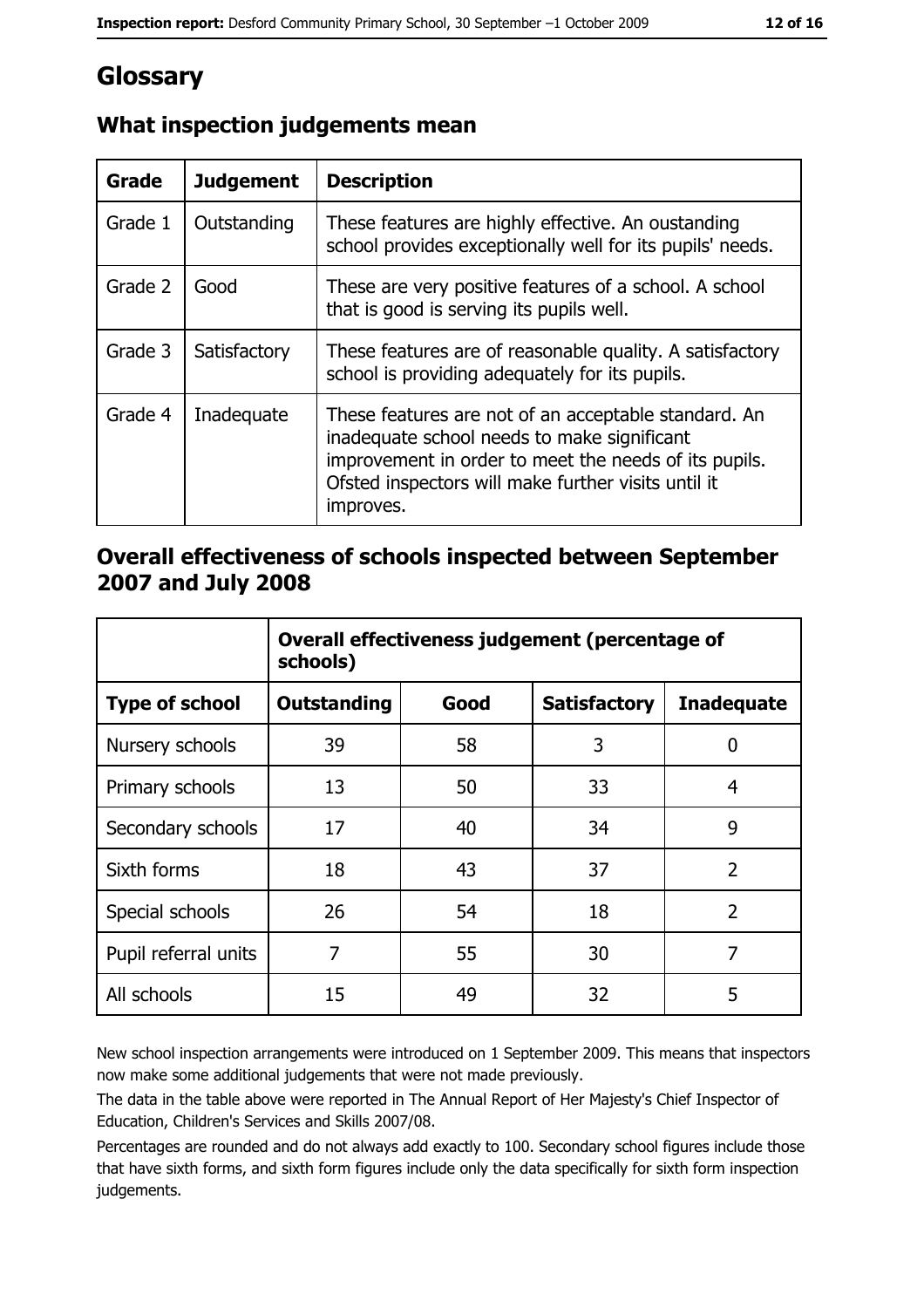# **Common terminology used by inspectors**

| Achievement:                  | the progress and success of a pupil in<br>their learning, development or training.                                                                                                                                                                                                                           |
|-------------------------------|--------------------------------------------------------------------------------------------------------------------------------------------------------------------------------------------------------------------------------------------------------------------------------------------------------------|
| Attainment:                   | the standard of the pupils' work shown by<br>test and examination results and in<br>lessons.                                                                                                                                                                                                                 |
| Capacity to improve:          | the proven ability of the school to<br>continue improving. Inspectors base this<br>judgement on what the school has<br>accomplished so far and on the quality of<br>its systems to maintain improvement.                                                                                                     |
| Leadership and management:    | the contribution of all the staff with<br>responsibilities, not just the headteacher,<br>to identifying priorities, directing and<br>motivating staff and running the school.                                                                                                                                |
| Learning:                     | how well pupils acquire knowledge,<br>develop their understanding, learn and<br>practise skills and are developing their<br>competence as learners.                                                                                                                                                          |
| <b>Overall effectiveness:</b> | inspectors form a judgement on a school's<br>overall effectiveness based on the findings<br>from their inspection of the school. The<br>following judgements, in particular,<br>influence what the overall effectiveness<br>judgement will be.                                                               |
|                               | The school's capacity for sustained<br>improvement.<br>Outcomes for individuals and groups<br>of pupils.<br>The quality of teaching.<br>The extent to which the curriculum<br>meets pupil's needs, including where<br>relevant, through partnerships.<br>The effectiveness of care, guidance<br>and support. |
| Progress:                     | the rate at which pupils are learning in<br>lessons and over longer periods of time. It<br>is often measured by comparing the<br>pupils' attainment at the end of a key<br>stage with their attainment when they<br>started.                                                                                 |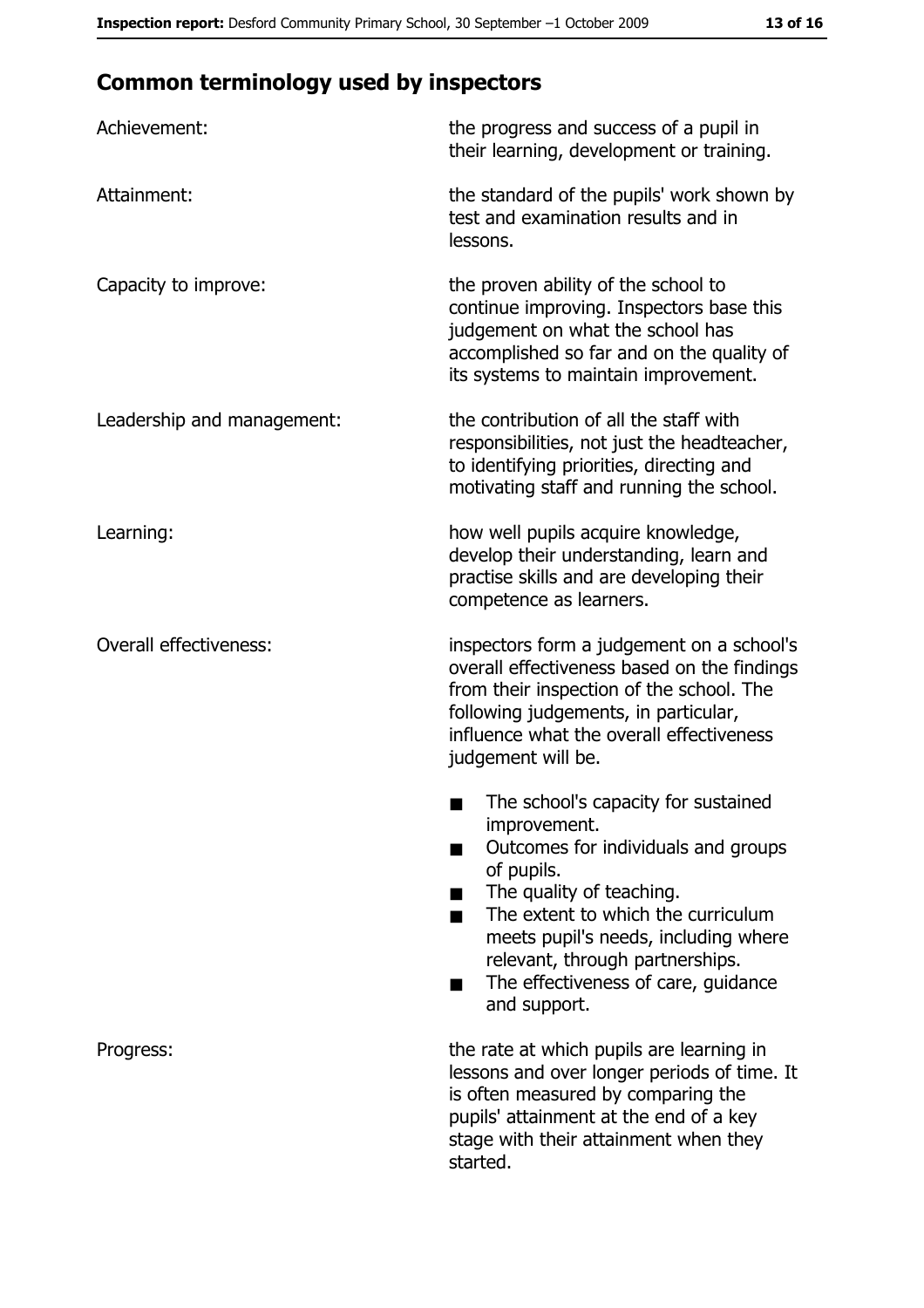This letter is provided for the school, parents and carers to share with their children. It describes Ofsted's main findings from the inspection of their school.



#### 2 October 2009

**Dear Pupils** 

Inspection of Desford Community Primary School, Desford, LE9 9JH

Thank you so much for welcoming us into your school and lessons when we visited you recently. We enjoved meeting you and talking with you and looking at your work. Thank you to everyone who completed the pupil questionnaires; these really helped us to understand your views. It is clear that you like your school very much and that you think it has improved over the last year in particular. We agree with you that it is a very friendly school that provides a satisfactory education. It has some very good features, which you enjoy.

These are the main things that we found out about your school.

Children starting in Reception settle really quickly, learn well and have lots of interesting things to do.

You behave well, enjoy school, play well together and really want to do your best.

You enjoy the different clubs and opportunities you have to learn through practical activities.

The new organisation of the school into teams of year groups is working well although some of you are worried about how they might affect your SATs.

Teaching has really improved because your teachers plan well together and challenge you to learn new skills and to develop your knowledge and understanding.

We have asked the school to do three things to improve the quality of education that you receive.

We have asked them make sure that the work you are given helps you to make even faster progress and reach higher standards, particularly in English and mathematics and that you understand the targets that you are set and what you need to do to achieve them.

We have asked the governors and school leaders to check even more on how well the different policies and plans are being put into place and are helping you to achieve more.

We have also asked the school to make sure you understand more about the world around you.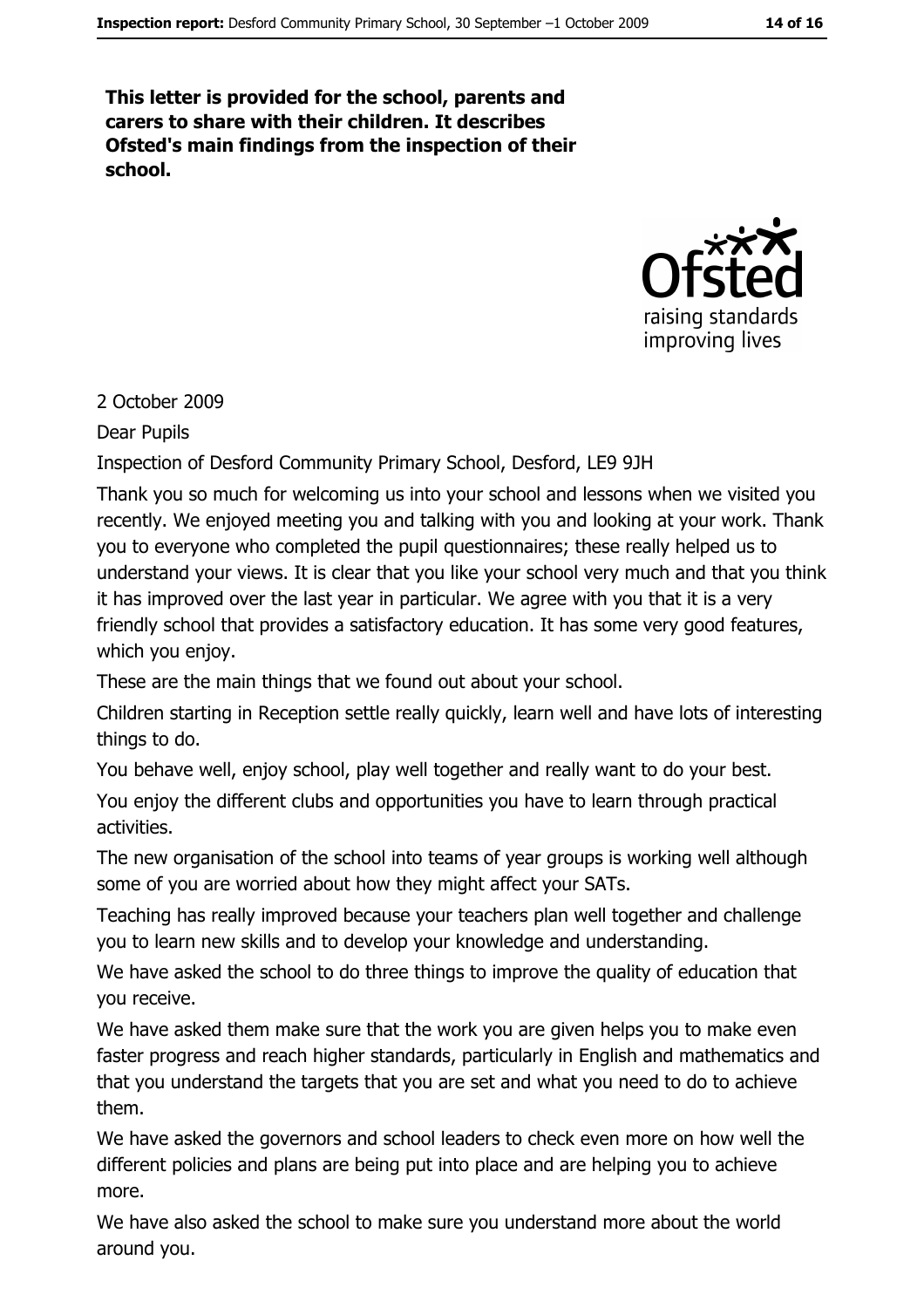We hope that you continue to enjoy and be proud of your school. Yours faithfully Sue Lewis Lead inspector